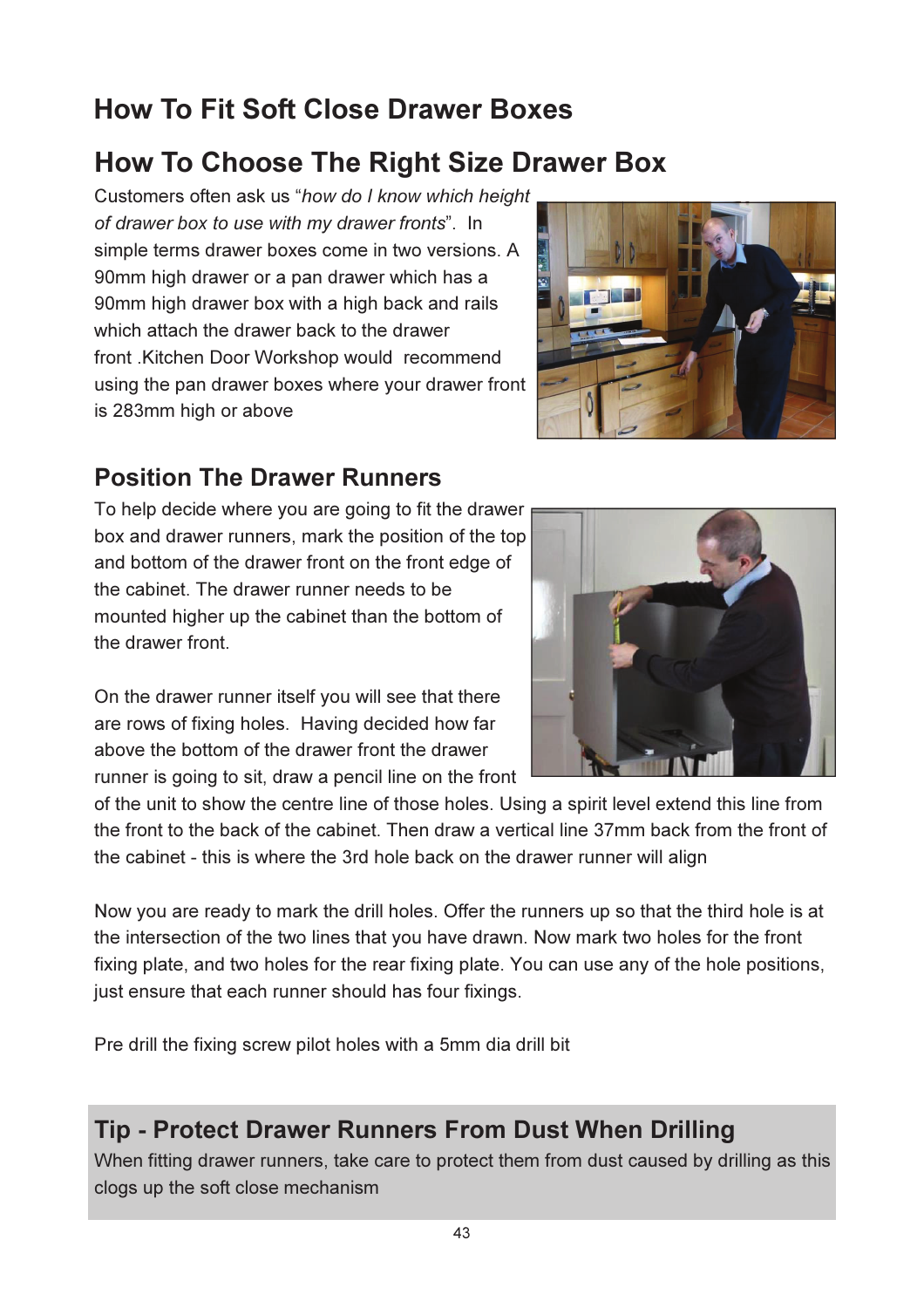### Tip - Drilling Pilot Holes

To help ensure that you always drill pilot holes the correct depth, simply hold the screws you plan to use, against your drill bit and mark the length of the hole required, using a piece of making tape.

### Tip - Work Safely

When using a power drill always make sure that you wear eye protection plus any other safety equipment that maybe necessary.

### Fix The Runners Into Position

You are now ready to fix the runners into position with the Euroscrews provided.

I really like these drawer runners as they have so many fixing holes so, if one of the holes happens to be in a place where you don't want it or is going to cause you a problem then you can use one of the other holes instead.

# Fitting The Drawer Box Onto The Runners

To fit the drawer box simply lift it on to the runners and offer it back until you hear it click into position. There are two little hooks located on the back of the runners and it's important to make sure that the back of the drawer box has properly located into these.

### Attach The Drawer Front Fixing Plates

Next - attach the two metal lugs to the back of the drawer front. There are two methods for doing this firstly; in the instructions which are supplied with the drawers it shows you how to do it by measurement.



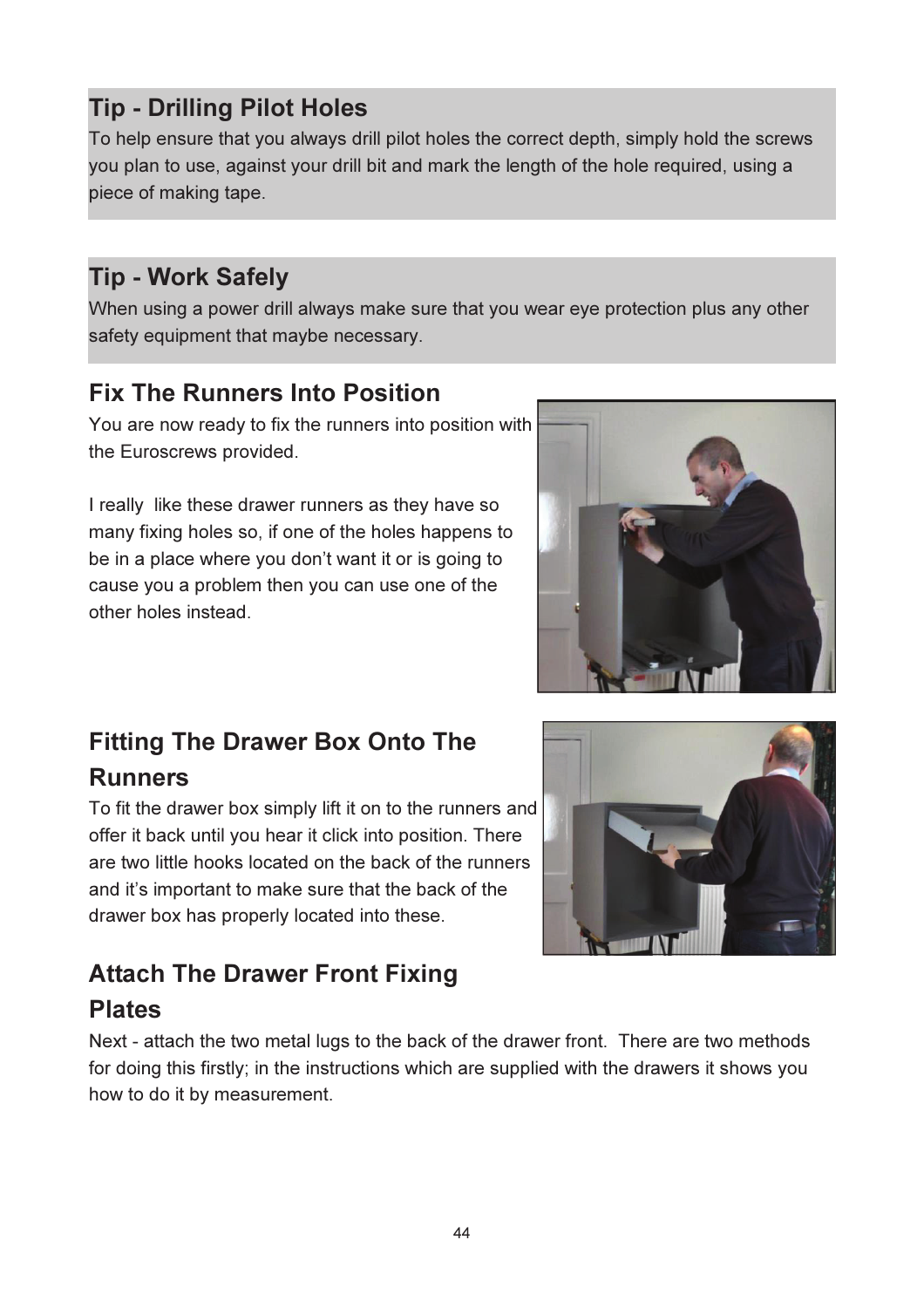Alternatively you can purchase a Jig for marking where the fixing screw pilot holes need to be in the drawer front. This is an excellent tool, saving you lots of time, just mount the jig on to the drawer box. The other nice thing about this jig is that there are two little plastic ledges or lips that you sit the drawer front onto, which are adjustable so you can get the drawer front positioned more easily.

On the front of the jig there are two little metal spikes, so once the drawer front is aligned simply hit the drawer front on both sides and it will mark the back of the drawer front with the positions of the holes for the fixing bracket.

Pre drill the fixing bracket fixing screw pilot holes with a 5mm dia drill.

Fix the two brackets onto the drawer front using Euroscrews provided.

### Attach The Drawer Front

Before you can fit the drawer front you will need to remove the jig that we used for marking the drill holes.

To attach rawer front onto the drawer box, simply offer the drawer front up to the drawer box supporting it from underneath and push firmly into place - you will here a 'click' when it locates.



### Removing The Drawer Front

If you want to remove the drawer front, look from the top of the drawer box where the adjustment screws are, you will see there is a little blue lever which you should push towards the back of the unit. Start with the right hand side of the drawer first , the then the left hand side.

### Adjusting The Drawer Front

You will see at the top of the drawer side there are two adjustment screws. One which moves the drawer front from side to side and one which moves the drawer front up and down.

# Fitting Drawer Boxes Into New Cabinets

Fitting drawer boxes into existing cabinets is the same as fitting drawer boxes into new cabinets. We often get asked why when you buy new cabinets from Kitchen Door Workshop are they not predrilled for the drawer runners. This is because there are so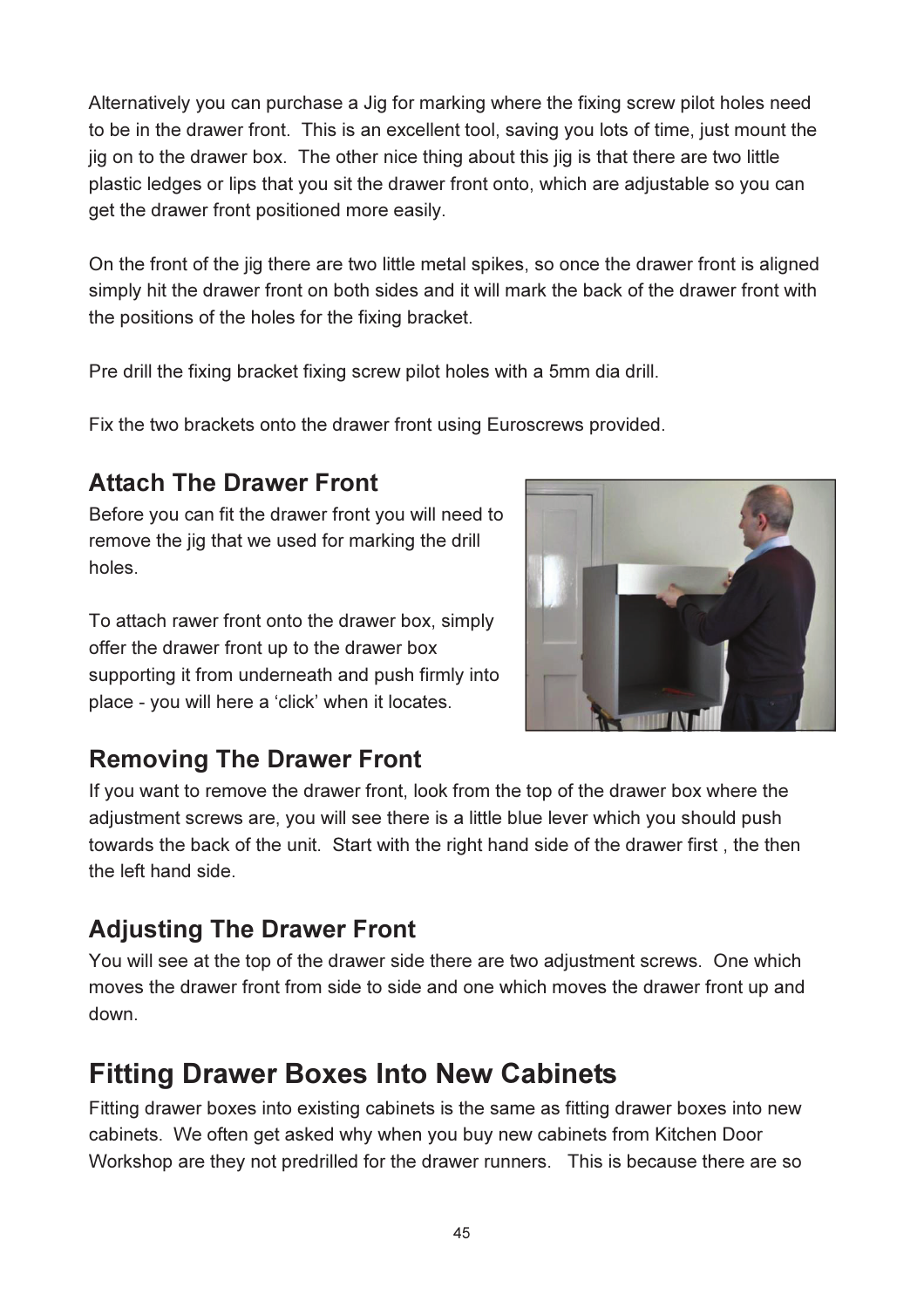many different combinations, two drawer, three drawer or four drawer, a drawer above a door. Whether they are the plywood drawer boxes or they are soft close drawer boxes... the list of possibilities is almost endless and you would end up with a cabinet that is just full of holes.

With this in mind what we supply a general purpose cabinet which you can then adapt to suit your own combination of drawer fronts. It takes just a few moments and gives you a very good result.